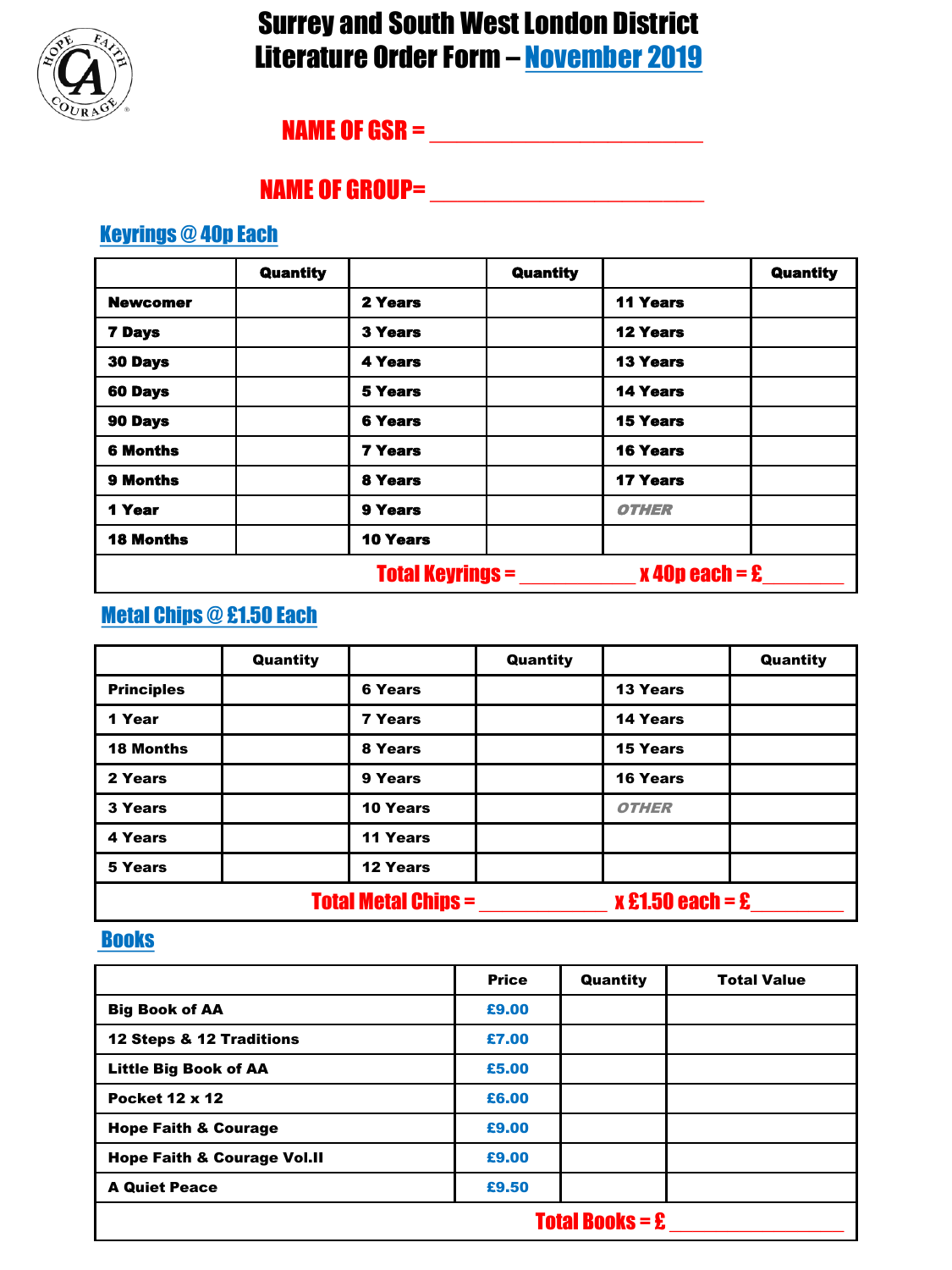### Pamphlets @ 20p Each

|                                                 | Quantity |                                                      | Quantity |
|-------------------------------------------------|----------|------------------------------------------------------|----------|
| <b>What is CA?</b>                              |          | <b>The Homegroup</b>                                 |          |
| <b>To The Newcomer</b>                          |          | <b>Having Fun in Recovery</b>                        |          |
| <b>Self-Test For Cocaine Addiction</b>          |          | Anonymity                                            |          |
| Crack                                           |          | Do's & Don'ts for 12 Step Calls                      |          |
| And all other mind altering Substances          |          | Yes You Can Start a CA Meeting                       |          |
| The First 30 Days                               |          | CA is also for Gay, Lesbian etc                      |          |
| 26 Tips for Staying Clean & Sober               |          | <b>Too Young to Recovery</b>                         |          |
| <b>Tools of Recovery</b>                        |          | <b>12 Principles</b>                                 |          |
| <b>Choosing Your Sponsor</b>                    |          | The 7 <sup>th</sup> Tradition                        |          |
| <b>A Higher Power</b>                           |          | A New High from H&I                                  |          |
| Unity                                           |          | <b>Being of Service</b>                              |          |
| <b>A Guide To The 12 Steps</b>                  |          | Reaching out to the Deaf & Hard of<br><b>Hearing</b> |          |
| <b>Total of Pamphlets =</b><br>$x 20p$ each $=$ |          |                                                      |          |

## Readings @ £1.50 Each (pre-order only)

|                                                       | Quantity |  |
|-------------------------------------------------------|----------|--|
| <b>Preamble</b>                                       |          |  |
| Who is a Cocaine Addict?                              |          |  |
| <b>What brought us to CA?</b>                         |          |  |
| <b>We Can Recover</b>                                 |          |  |
| <b>Alcohol</b>                                        |          |  |
| <b>Twelve Steps</b>                                   |          |  |
| <b>Twelve Traditions</b>                              |          |  |
| <b>The Promises</b>                                   |          |  |
| Who is a CA Member?                                   |          |  |
| <b>Serenity Prayer</b>                                |          |  |
| <b>Reaching Out</b>                                   |          |  |
| <b>Total Readings = <math>\hat{\mathbf{E}}</math></b> |          |  |

| <b>Public Information Stuff (free from</b><br>our district) | Quantity |
|-------------------------------------------------------------|----------|
| <b>Business Cards (chit system)</b>                         |          |
| <b>A4 Green Poster</b>                                      |          |
| A4 Drugs stopped Working                                    |          |
| <b>A3 Green Poster</b>                                      |          |
| <b>Small Leaflet</b>                                        |          |

### **Miscellaneous**

|                                                                                        | <b>Price</b>                                                 | Quantity | Value |  |
|----------------------------------------------------------------------------------------|--------------------------------------------------------------|----------|-------|--|
| <b>Where to Find Booklet</b>                                                           | 35 <sub>p</sub>                                              |          |       |  |
| 12 x 12 Laminated<br>Poster Set ( <i>pre-order</i><br>only)                            | £25.00                                                       |          |       |  |
| <b>CA Logo Sticker</b>                                                                 | 30 <sub>p</sub> ea                                           |          |       |  |
| AA Just for today cards                                                                | 30p ea                                                       |          |       |  |
| <b>Yellow Card (who you</b><br>see here)`                                              | <b>50p ea</b>                                                |          |       |  |
| <b>Parchment Serenity</b><br><b>Prayer</b>                                             | £3.00                                                        |          |       |  |
| <b>AA Daily Reflections</b>                                                            | £6.00                                                        |          |       |  |
| <b>Language of the Heart</b>                                                           | £8.00                                                        |          |       |  |
| <b>CA Meeting in your</b><br><b>Pocket</b>                                             | 50 <sub>p</sub> ea                                           |          |       |  |
| <b>Softback AA Big Book</b>                                                            | £7.00                                                        |          |       |  |
| <b>Retractable Banner Set</b><br>( <i>pre-order only</i> ) Roughly<br>£65 depending on | Please see Martin or e-mail.<br>surreyliterature@yahoo.co.uk |          |       |  |
| delivery costs. Made To<br>Order elsewhere from<br>CA.                                 | <b>Special Order Only with Pre-</b><br>Payment.              |          |       |  |
| <b>Total Miscellaneous = £</b>                                                         |                                                              |          |       |  |